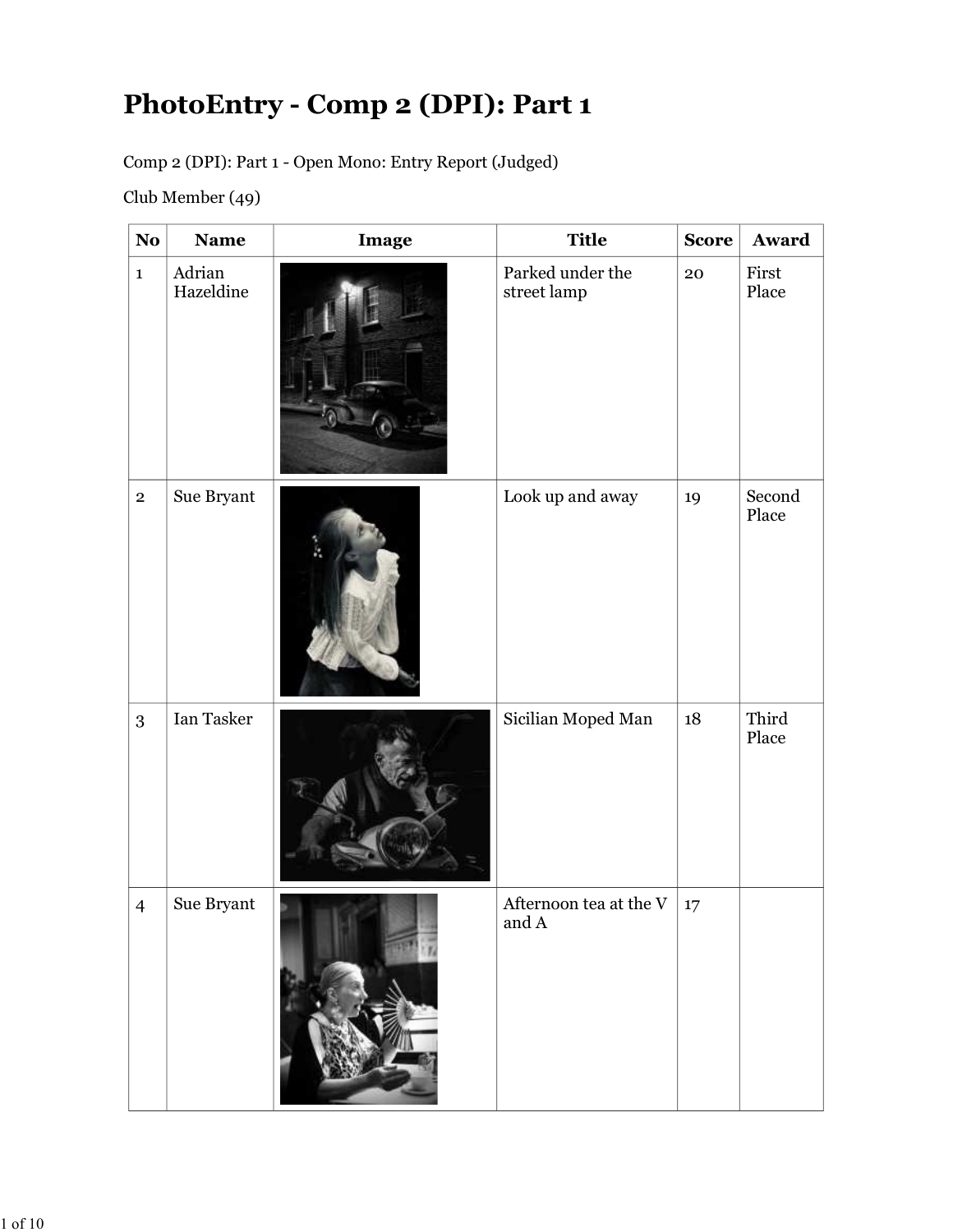| $\bf No$       | <b>Name</b>         | Image            | <b>Title</b>               | Score  | Award |
|----------------|---------------------|------------------|----------------------------|--------|-------|
| $\overline{5}$ | Mary Dolan          |                  | Lines and Curves           | $17\,$ |       |
| $\overline{6}$ | Mary Dolan          |                  | Three Flowers              | $17\,$ |       |
| $ 7\rangle$    | Margaret<br>Green   | <b>UP UT HAN</b> | Surfer at St. Bees<br>Head | $17\,$ |       |
| $\,8\,$        | David<br>Hardy      |                  | Wheels on the cobbles      | 17     |       |
| $\overline{9}$ | Adrian<br>Hazeldine |                  | Shooter                    | $17\,$ |       |
| $10\,$         | David<br>Higton     |                  | $\operatorname{Lone}$ tree | $17\,$ |       |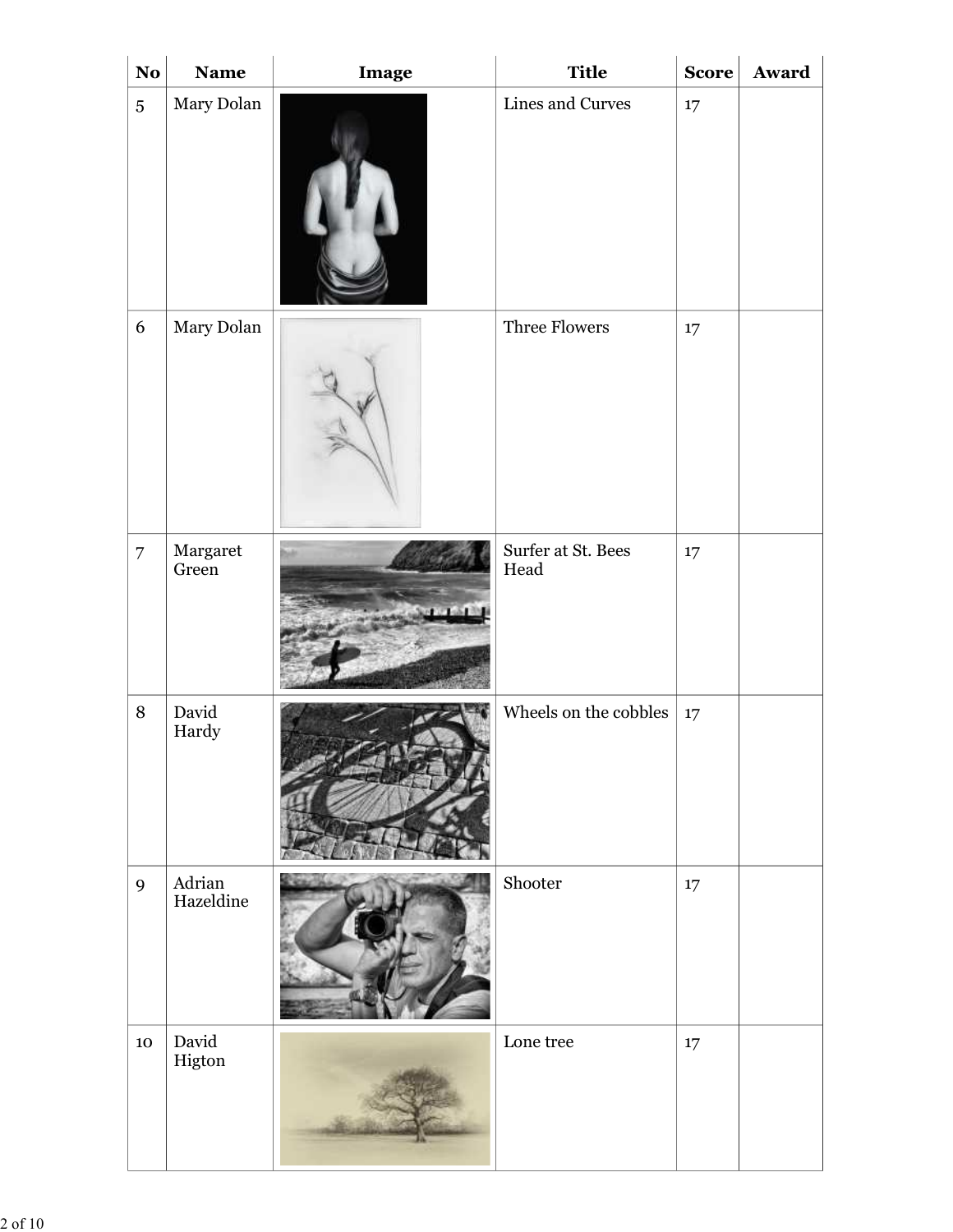| $\bf No$<br>11   | <b>Name</b><br>Chris Hills | Image                | <b>Title</b><br>Misty morning    | $\vert$ Score $\vert$<br>17 | Award |
|------------------|----------------------------|----------------------|----------------------------------|-----------------------------|-------|
| $12\phantom{.0}$ | Michael<br>Hilton          | <b>BALLARY STATE</b> | Cloudscape over Two<br>Jack Lake | 17                          |       |
| 13               | $\rm Michael$<br>Hilton    |                      | Reach for the Sky                | 17                          |       |
| 14               | David Royle                | <u>a a a adamn</u>   | Sea Front Cleveleys              | 17                          |       |
| 15               | <b>Bill Salkeld</b>        | <b>JVY 525</b>       | Jaguar XK                        | 17                          |       |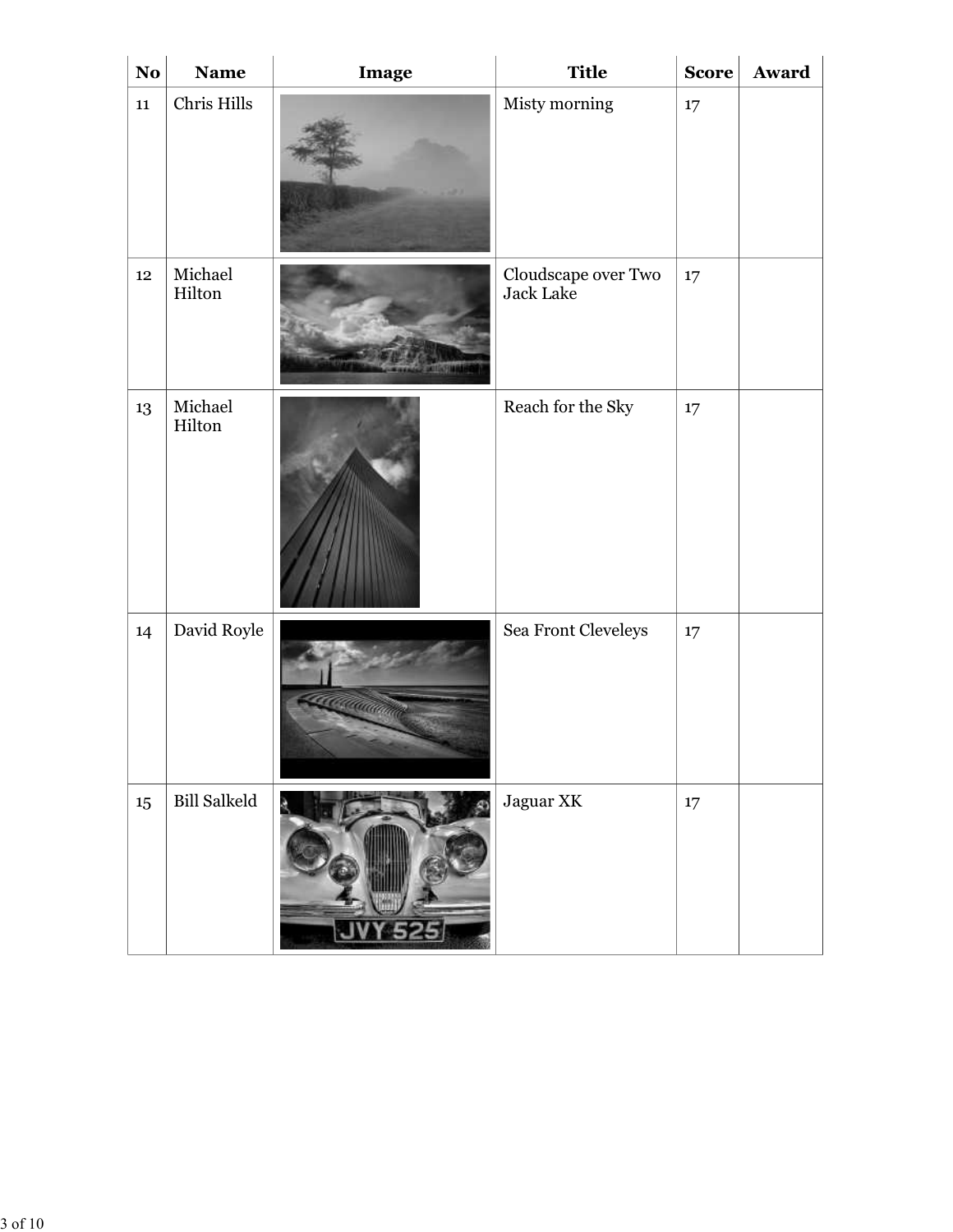| $\bf No$   | <b>Name</b>         | Image | <b>Title</b>                     | <b>Score</b> | Award |
|------------|---------------------|-------|----------------------------------|--------------|-------|
| 16         | <b>Bill Salkeld</b> |       | Back Wallgate,<br>Macclesfield   | 17           |       |
| $17\,$     | Pat Sawas           |       | Impressive whiskers              | $17\,$       |       |
| $18\,$     | Gary<br>Schultz     |       | Relaxation Italian<br>style      | $17\,$       |       |
| 19         | Gary<br>Schultz     |       | Siesta time for the<br>Gondolier | $17\,$       |       |
| ${\bf 20}$ | <b>Brian Smith</b>  |       | The Library                      | $17\,$       |       |
| 21         | Les Stringer        |       | Night time on King<br>Street     | 17           |       |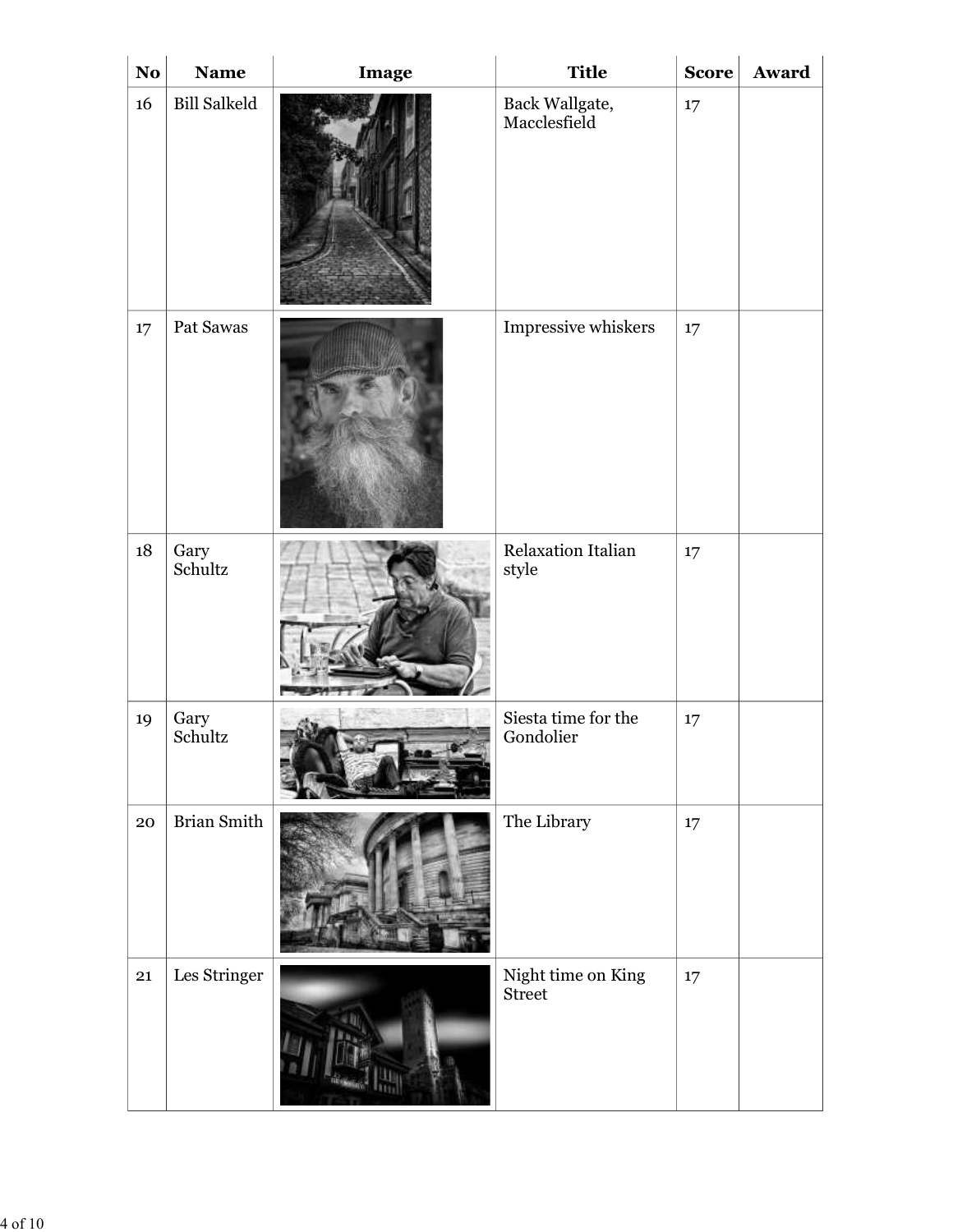| $\bf No$   | Name              | Image | <b>Title</b>                                     |                  | Score Award |
|------------|-------------------|-------|--------------------------------------------------|------------------|-------------|
| ${\bf 22}$ | Jan Barlow        |       | Canalside                                        | 16               |             |
| 23         | Chris Hills       |       | Rising tide                                      | 16               |             |
| 24         | Michael<br>Hilton |       | $\begin{array}{ll} \text{Status} \\ \end{array}$ | $16\,$           |             |
| $25\,$     | Monica<br>McCabe  |       | Canal Bridge Steps                               | $16\phantom{.0}$ |             |
| 26         | Monica<br>McCabe  |       | Figurehead                                       | $16\,$           |             |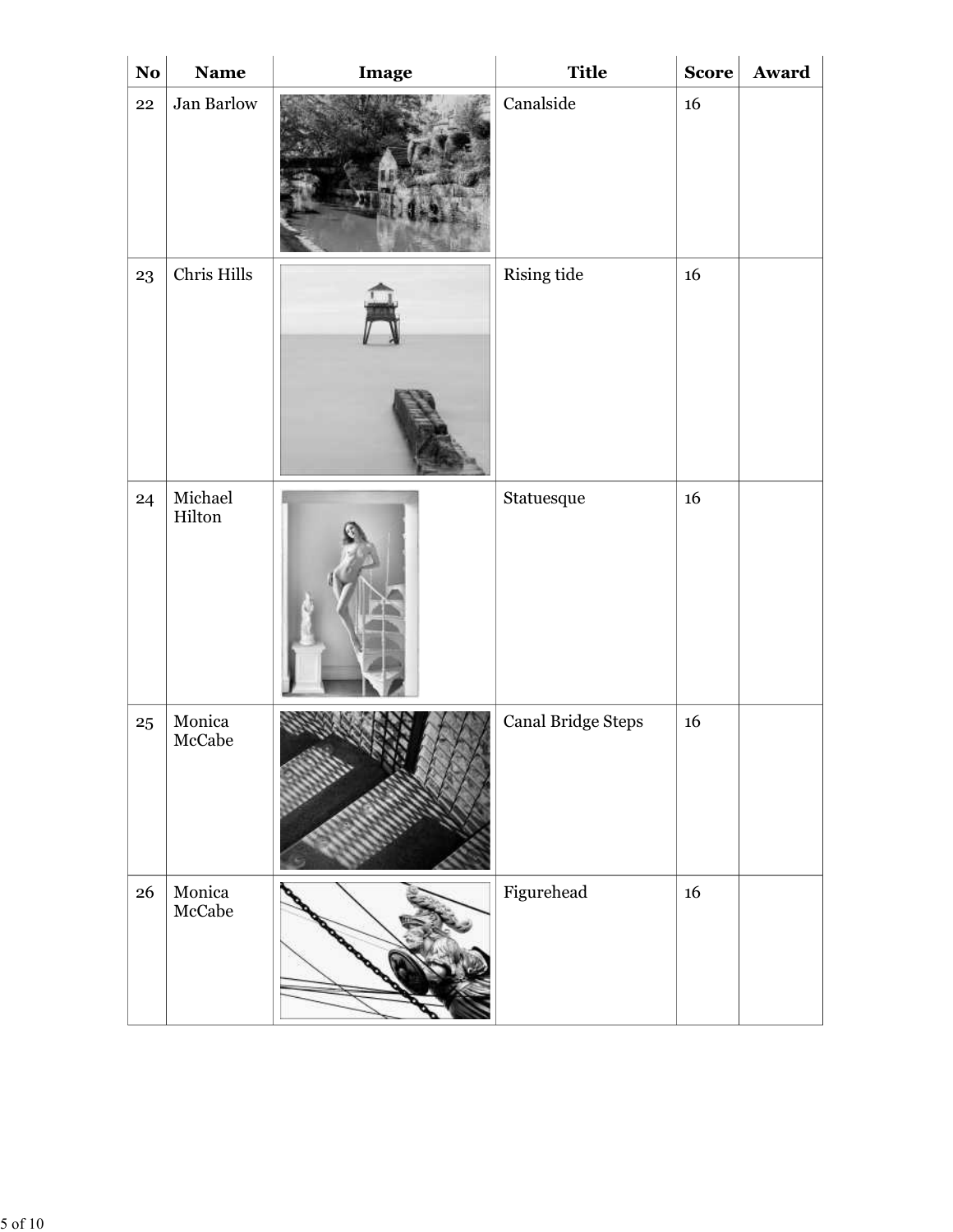| $\bf No$<br>27 | <b>Name</b><br>John<br>O'Brien | Image | <b>Title</b><br>Military Man         | $\vert$ Score $\vert$<br>16 | Award |
|----------------|--------------------------------|-------|--------------------------------------|-----------------------------|-------|
| 28             | John<br>O'Brien                |       | Problem Solving                      | $16\,$                      |       |
| 29             | John<br>O'Brien                |       | $\mbox{Patience}$                    | $16\,$                      |       |
| 30             | Pat Sawas                      |       | River Wye at Ashford<br>in the Water | $16\,$                      |       |
| 31             | Pat Sawas                      |       | $3$ Taking a breather $\,$           | $16\,$                      |       |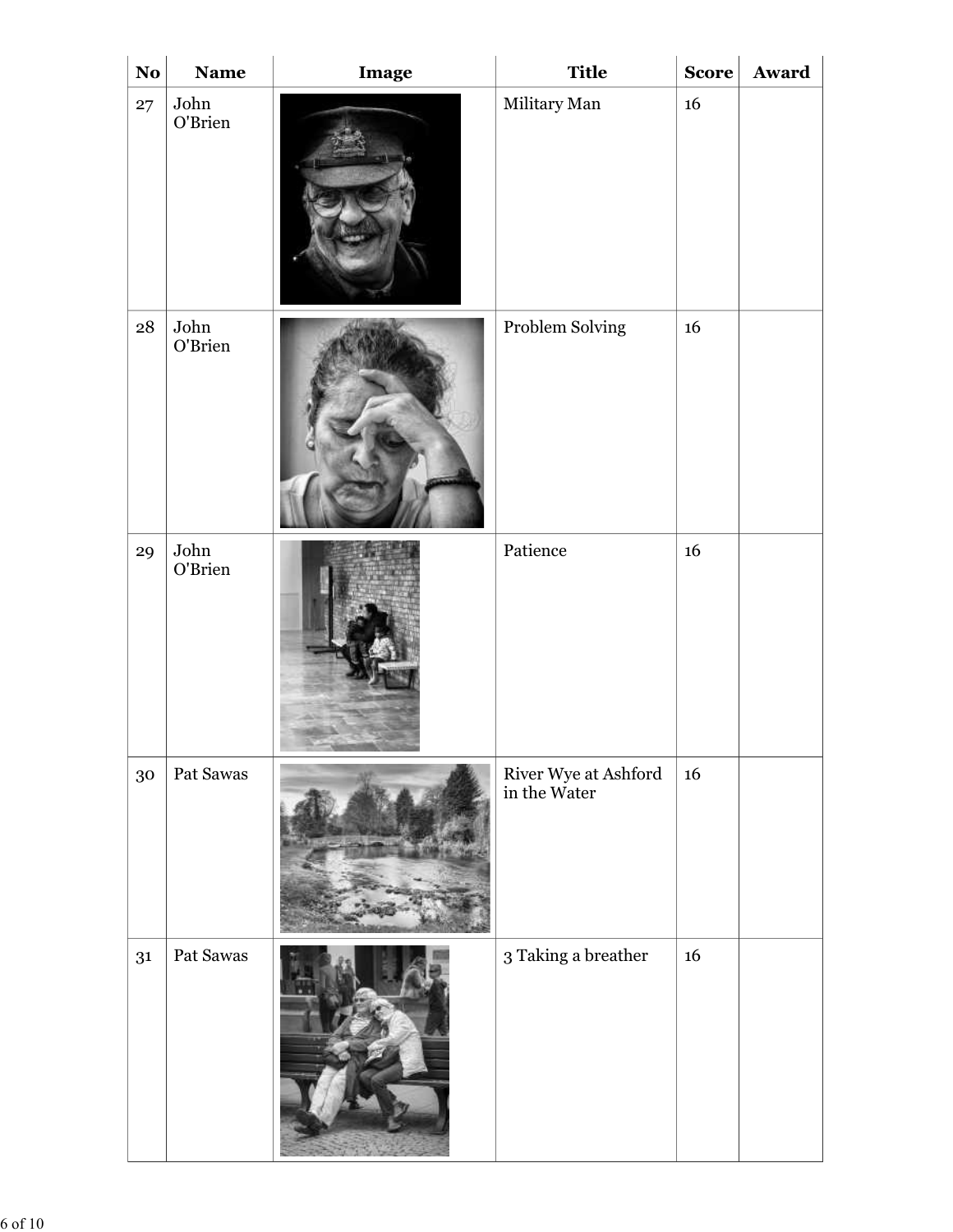| $\mathbf{N}\mathbf{o}$ | Name                              | Image | <b>Title</b>           | <b>Score</b> | Award |
|------------------------|-----------------------------------|-------|------------------------|--------------|-------|
| 3 <sup>2</sup>         | Sue Bryant $\,$                   |       | The Hairdresser        | 15           |       |
| 33                     | Margaret<br>Green                 |       | Man's Best Friend      | 15           |       |
| 34                     | David<br>Hardy                    |       | $\operatorname{Locks}$ | 15           |       |
| $35\,$                 | Peter Layhe                       |       | Hang on a Minute       | $15\,$       |       |
| 36                     | Monica<br>$\operatorname{McCabe}$ |       | Garden Detritus        | 15           |       |
| 37                     | David Royle                       |       | Reach for the Sky      | 15           |       |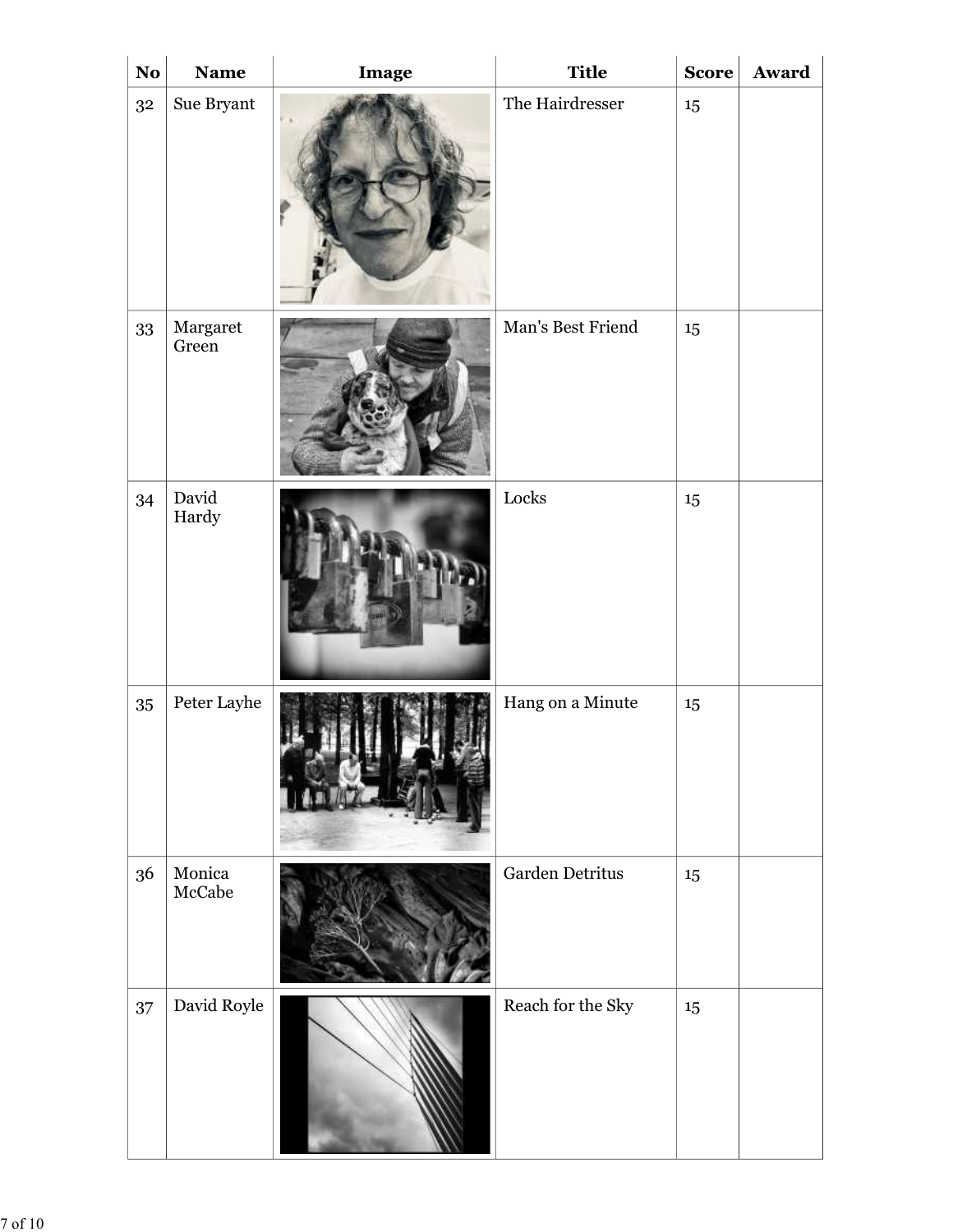| $\bf No$ | <b>Name</b>         | Image | <b>Title</b>         | $\vert$ Score $\vert$ | Award |
|----------|---------------------|-------|----------------------|-----------------------|-------|
| 38       | David Royle         |       | Light and Dark       | $15\,$                |       |
| 39       | <b>Bill Salkeld</b> |       | Goyt Mill, Marple.   | 15                    |       |
| 40       | Gary<br>Schultz     |       | If looks could kill  | 15                    |       |
| 41       | Ian Tasker          |       | Best Foot Forward    | $15\,$                |       |
| 42       | Margaret<br>Green   |       | <b>Branching Out</b> | 14                    |       |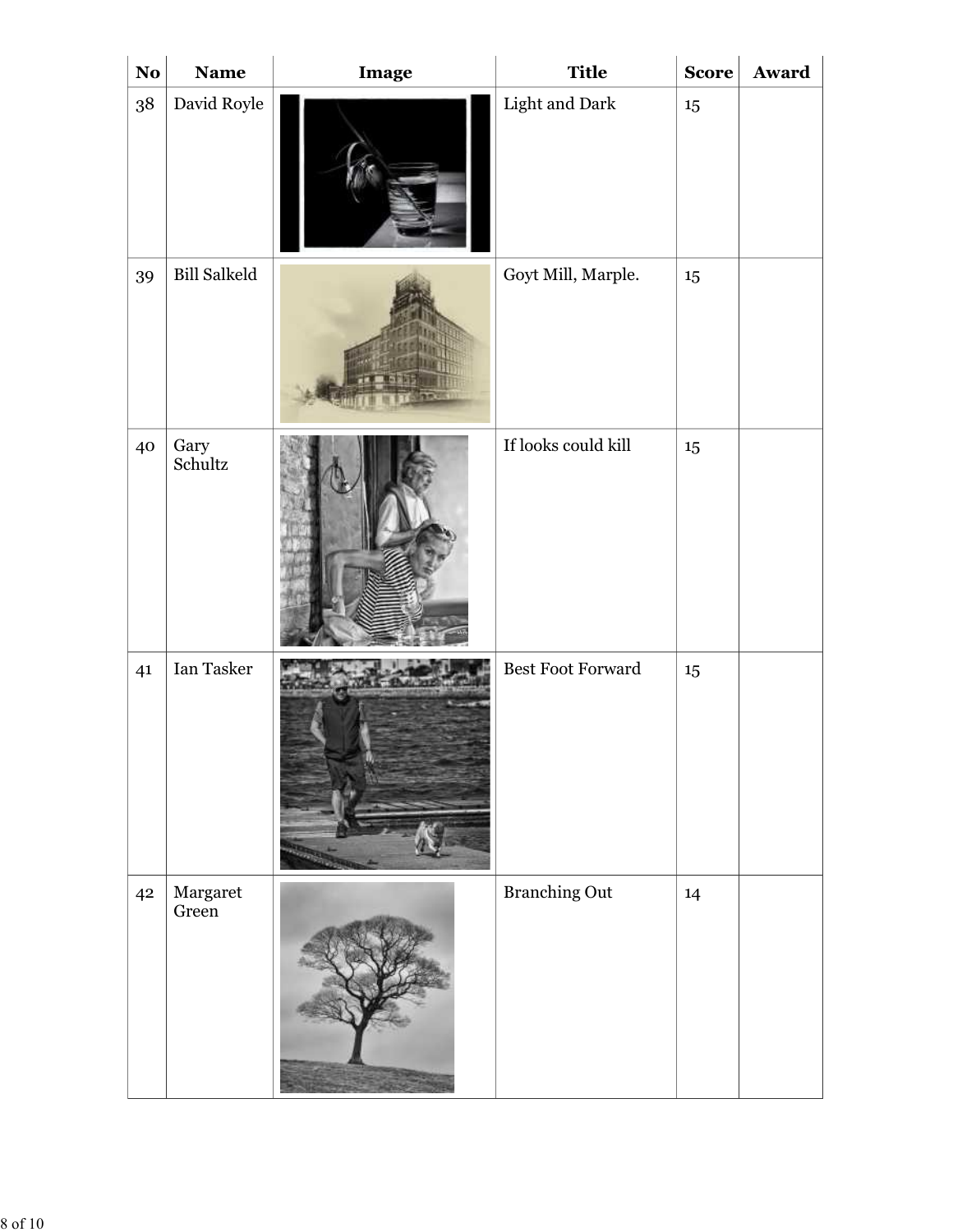| $\bf No$ | Name               | Image   | <b>Title</b>                    | Score | Award |
|----------|--------------------|---------|---------------------------------|-------|-------|
| 43       | David<br>Higton    |         | Skyline from Werneth $\vert$ 14 |       |       |
| 44       | Chris Hills        |         | Colonnade                       | 14    |       |
| $45\,$   | <b>Brian Smith</b> |         | Nice Place to live              | 14    |       |
| 46       | Les Stringer       |         | Bella Bella!                    | 14    |       |
| 47       | Jan Barlow         |         | Umbrella tree                   | 13    |       |
| 48       | Mary Dolan         | ALLANDR | ${\it Chry}s and {\it hemum}$   | 13    |       |